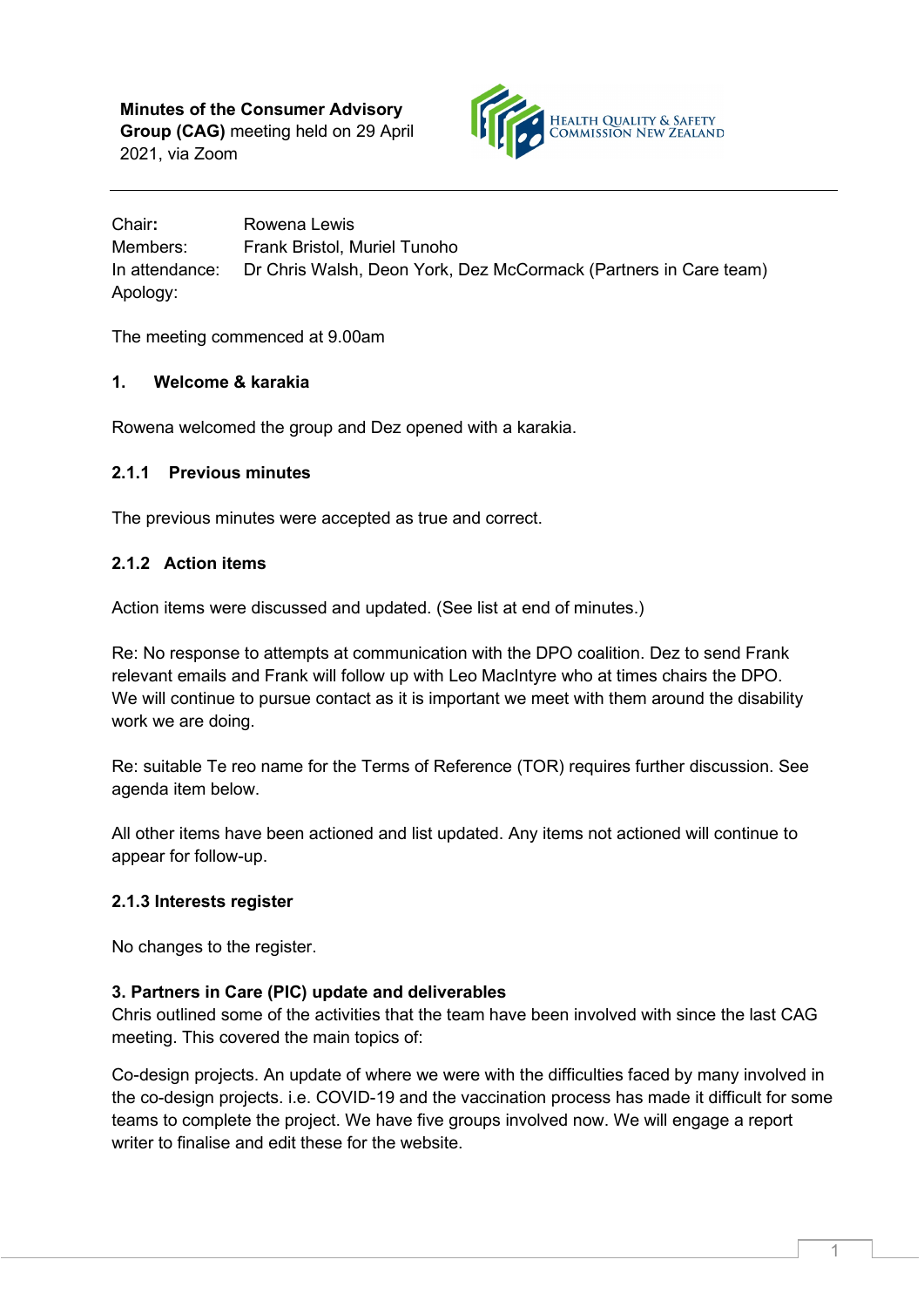QSM: up take of reporting from District Health Boards (DHB's) has been positive and we have received input from 19 DHB's. There are mixed results from some DHB's. A process for assessing the data is being undertaken by the Health Intelligence team in consultation with the PIC team.

There is an in-person hui on 9 June with the QSM pilot sites advisory group as a final meeting of this group.

Work continues to progress with Health Literacy NZ on an update of the health literacy resource and early discussions continue around the development of a co-design resource.

The PIC team is currently pulling together a Pacific consumer workshop for 27 May to discuss the pending publication of the Bula Sautu report. A consumer response (report) will be produced following this workshop.

There is much talk around the newly announced health reforms (which is a later agenda item). This will require refining our work programme and priorities including the employment of addition staff in the PIC team.

The senior Executive leadership team (ESLT) are still considering the commissions involvement in the proposed Rainbow Health forum for 2022, following the limited financial sponsorship offered by the Ministry of Health. This is in part due to the reprioritisation of work after the health review announcement.

Note: Subsequent to this hui, ESLT have decided not to proceed at this stage with a Rainbow Health forum. A further update will be provided at future hui.

## **4**. **Members environmental scan**

## **Rowena**

Reading the information released about the health review and thinking about how it will impact and influence the commission and PIC.

Mentioned again about the pacific workshop and various questions/statements around Pacific consumers and their exclusion from the Bula Sautu report. Any contracts around this and other reports need to have the consumer input included.

## **Muriel**

Hutt Union has been invited to do presentations about their experience of co design; thinking more about how to do something more sustainable around co design and engaging with consumers/whanau and not just a 'one off' project.

Their service is promoting and doing flu vaccinations and they have engaged with patients who have had these and created videos of them talking about their experience of being vaccinated.

They want to create consumer leaders in their organisation as part of co-design.

Muriel is now working one day a week there. They need to record and track their services engagement more 'not good at doing the recording but just do the mahi; their governance board has patients and staff on it.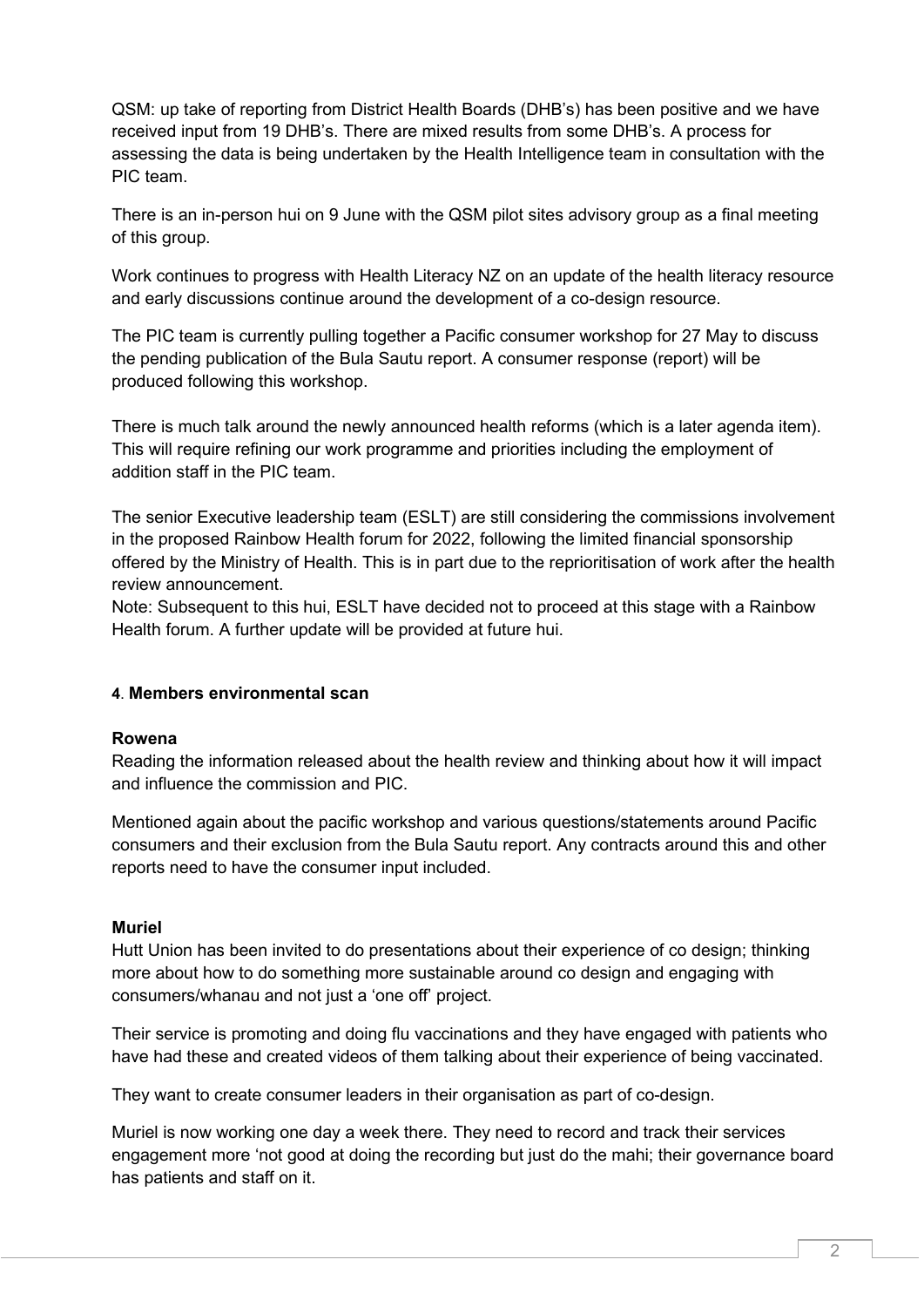Discussed the importance of building trust and relationships between staff and patients and the role of nurses in this i.e. 'my nurse asked me to come along'.

Muriel has had both Covid vaccinations, (being a front-line worker) and had some info to share around preparing after the  $2<sup>nd</sup>$  injection that restful days are required. There was some minor effect for her.

# **Frank**

Working with a couple of Health & Disability Commission (HDC) complaints around discrimination, the example being people presenting to services with mental health histories and this being the primary focus of their engagement.

Involved in whole of health with Whanganui DHB consumer engagement within a treaty structure.

The mental health and wellbeing commission now set up and mental health directorate at the MOH and the patient experience person at the MOH is Martin Burke, nationally networked consumer work being done here.

13-14<sup>th</sup> May they are holding a mental health consumer hui called 'strengthening our voices' funded by Te Pou and this is well subscribed to; digital tools being used and an EOI now out for this work.

Access and Choice is a flagship programme for the government and this programme is being used in primary care with training by Te Pou, how its implemented is an issue as this is an imported programme and seems to be working with 80% of the population but the question arises of is it creating more inequity for Maori. One size doesn't fit all. what about the remaining 20%?

Balance Aotearoa had a meeting with the Minister of Health and transition unit about the health review (disability discussed); peer support workers who are working in crisis teams is a new development.

# **5. Confirm CAG new terms of reference including new te reo name.**

There was continued discussion around a te reo name for the group. At the last hui, there was a request to better align the group's te reo name. Muriel noted that we need to look at the process as the suggested name from Ahuahu Kaunuku was not adopted and we need to consider cultural safety and mana when a name is offered up.

The discussion around a name that is accepted across the board, and the process will be discussed further at the next hui - a joint meeting with the Consumer network and CAG on 2 June.

As mentioned in the last minutes, the various inclusions and imbedding of Te Tiriti o Waitangi throughout the TOR have been accepted. It is just the Te Reo name to formalise.

## **6. Discuss new health reform announcement and next steps**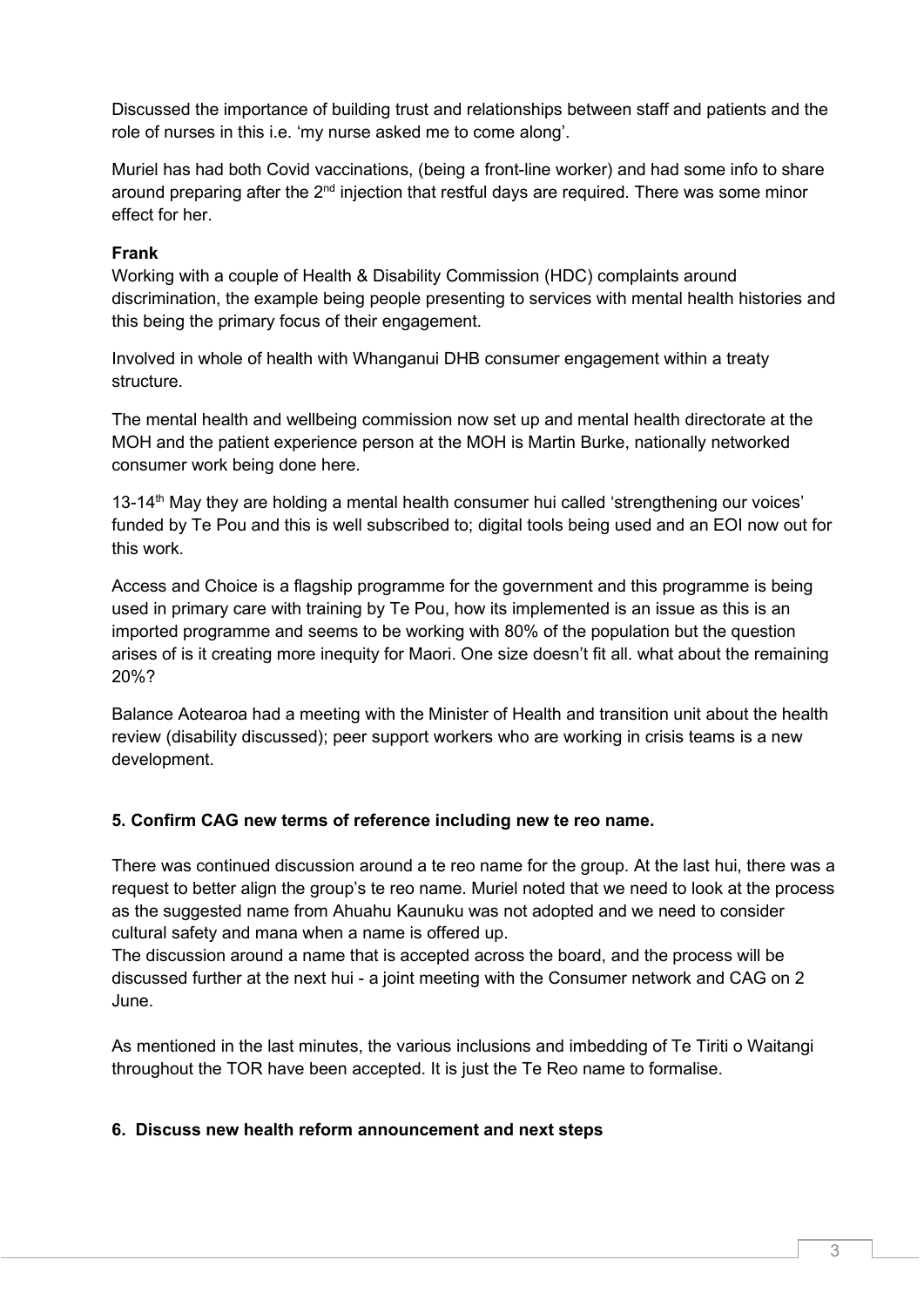There was a big discussion around the impact of the announcement on the commission and where the PIC team would have a major involvement especially with the proposed new national consumer council. Comments from the discussion are:

- Overall very supportive and excited about the opportunities for consumers/whanau
- Resourcing needs to be provided and leadership from the commission is needed.
- Question around 'what would make it happen'
- HQSC is the experts in consumer forums, structure around forums would need to be looked at
- Maybe a set of rules needed for people to guide consumer engagement in services
- Rules/policy/ transparency needed in the new entities-HQSC sets the standard and improvement of health outcomes the goal
- Centre of Excellence- we are well placed for this
- Consumer groups could be focussed on topics of interest e.g. the shared goals of care
- It's a big strategy, where is our energy in the system, where will we get best bang for buck?
- Capacity issue especially for Maori
- PIC need to be looking we have a role in the health review
- How the HQSC 'looks and feels like a consumer/whanau organisation
- Lead by example
- Education and training embedded more

A really good conversation to discuss all of this and future possibilities.

### **7. Other business**

There was no additional business

## **8. Karakia & close** (11.15am)

Chris closed with a Karakia

**Next hui:** Joint hui with CAG on 2 June and then a joint hui with Te Rōpū on 10 June.

| <b>Actions List:</b> |  |
|----------------------|--|
|                      |  |

| Date         | <b>Action</b>                                                                                            | Responsibility                                                                                                                                                                                                                                                                                                                                                                                                                                   |
|--------------|----------------------------------------------------------------------------------------------------------|--------------------------------------------------------------------------------------------------------------------------------------------------------------------------------------------------------------------------------------------------------------------------------------------------------------------------------------------------------------------------------------------------------------------------------------------------|
| 27 June 2019 | (brought forward from previous<br>actions) Attendance by HQSC at a<br>DPO Coalition hui to be requested. | Email sent 10 July requesting<br>template to attend hui. (27/8<br>update) No response and<br>Martine will follow-up.<br>5 Nov – emailed Martine with<br>acknowledgement from Julian<br>Inch. Martine to follow up for<br>template again.<br>4 Feb $21 -$ Dez to follow-up<br>Julian again with phone call.<br>29 Apr 21 - Dez to provide<br>documentation of attempts to<br>contact DPO to Frank who will<br>and follow up with Leo<br>MacIntyre |